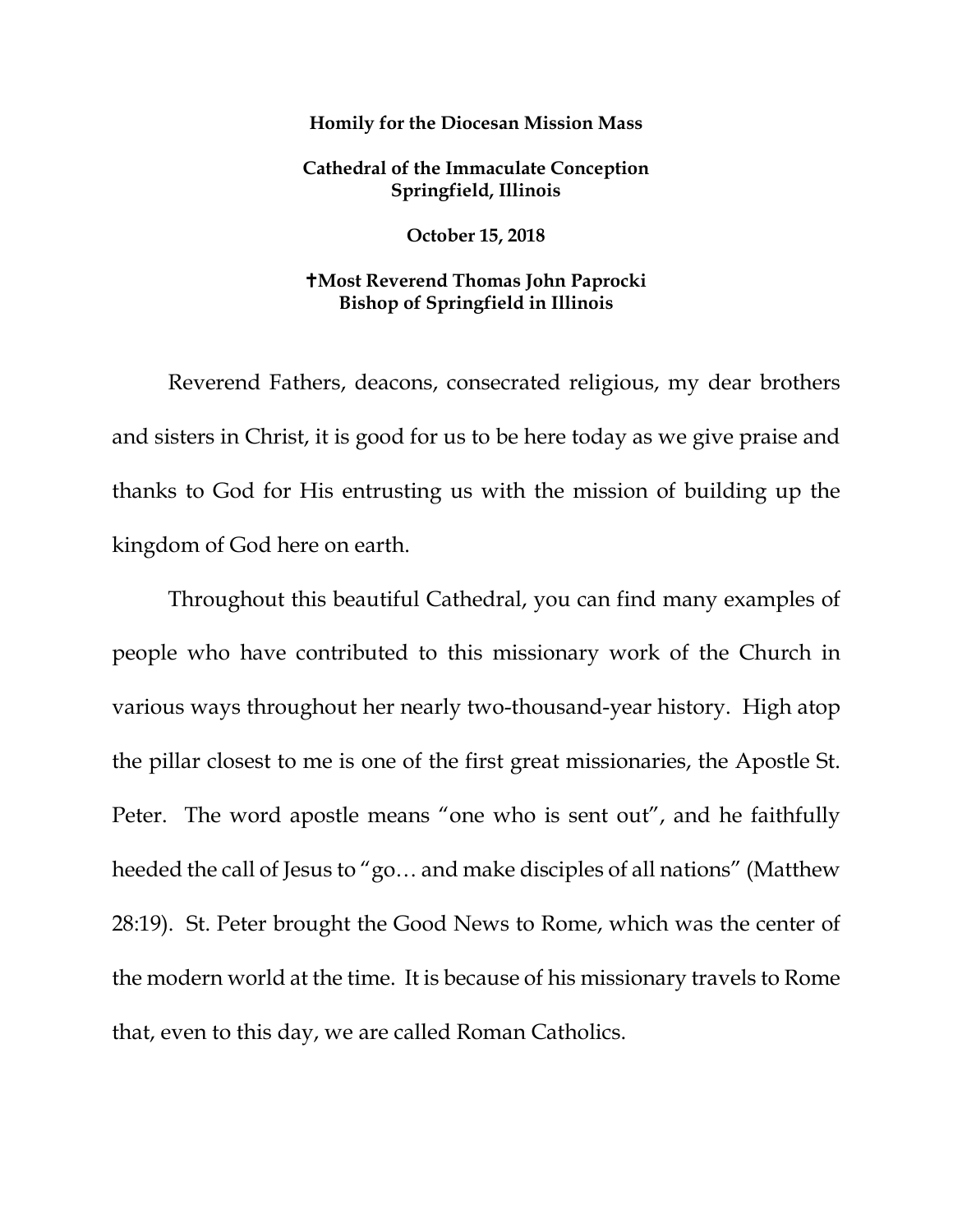On the other pillar in the sanctuary is the other great missionary Apostle, St. Paul. After having experienced a life-changing encounter with the Lord, St. Paul was baptized and then spent the rest of his life dedicated to bringing the message of the Gospel to people far and wide, resulting in a great increase in the number of Christians.

<span id="page-1-0"></span>Other examples of great missionaries include St. James the Greater, just behind me, who brought the faith to the people of Spain. On the north wall you will see a little shrine dedicated to St. Patrick, also known as the Apostle of Ireland for his work of brining the faith to the people of that country. In the back, northeast corner next to the reconciliation room is St. Anthony of Padua, a great preacher who did missionary work in Morocco and in his home country of Italy. In the opposite corner is a statue of St. Dominic, another great preacher who founded a religious order which continues to contribute today to the teaching and spreading of the faith throughout the world.

There is one more missionary commemorated here in our Cathedral. That missionary is St. Therese of the Child Jesus, often better recognized under her title as the Little Flower. She is one of the two patron saints for the missions.

2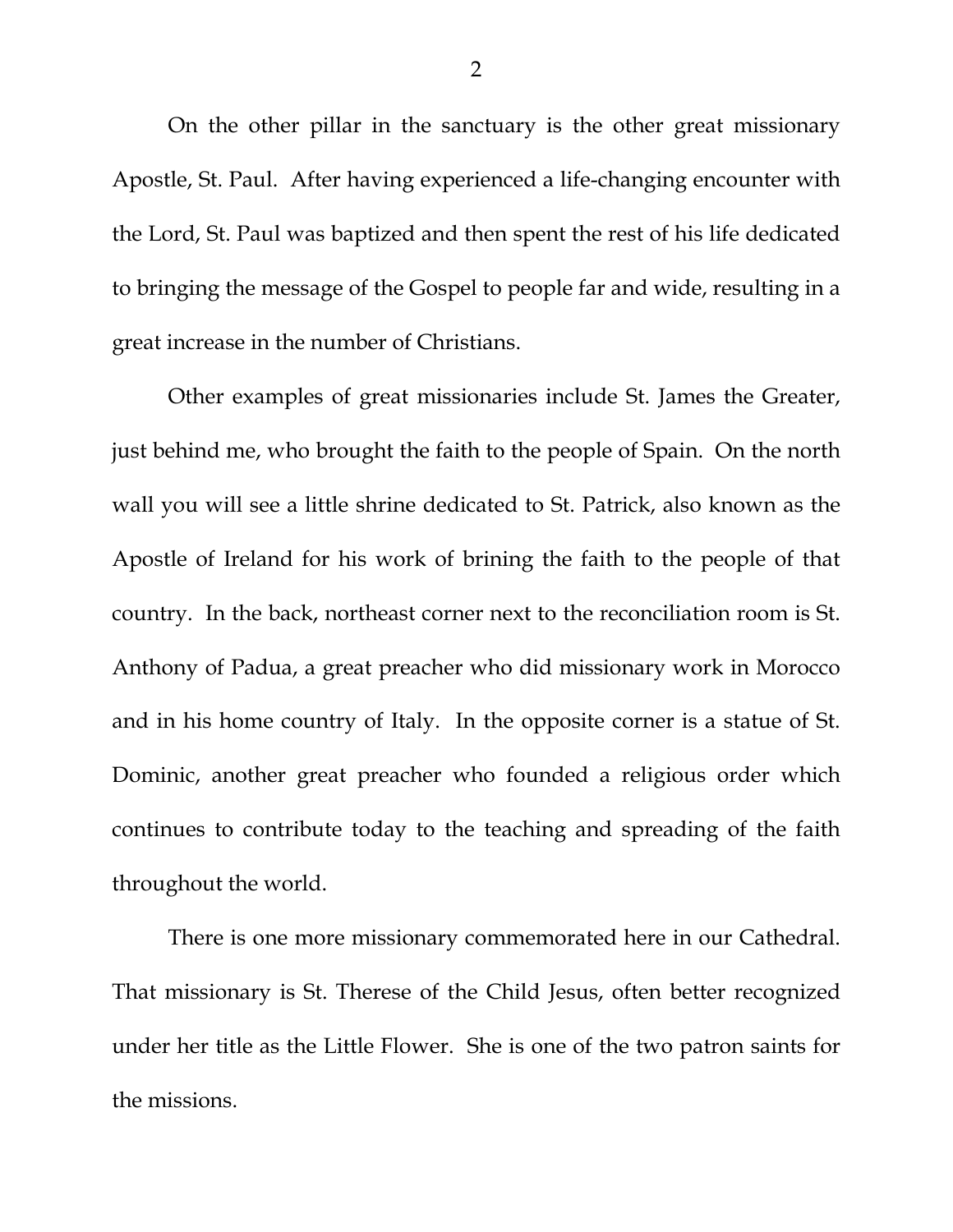It is interesting that she holds such a significant title, because after entering the convent at the age of 15, she was never able to engage in what we would normally consider missionary work. She did not travel to any distant countries to bring the message of the Gospel to those who had not heard it. She was not able to join other missionaries in bringing the love and compassion of Christ to the suffering and the poor of the world. Yet, she had a great desire to be a missionary and therefore dedicated her life to praying and offering sacrifices for those who were engaging in those important works on behalf of the Church.

Her example is truly an inspiration for each and every one of us. She shows us that sharing in the missionary work of the Church is available to everybody, regardless of the state in life in which we find ourselves. She was very aware that each member of the Church represents a different part of the one Body of Christ, all with a different function, all ordered toward a common goal. She saw her part as being within the heart of the Church, a part which, although hidden, is essential to the life of the Church.

The same is true for each one of us. On the day that we were baptized, we became members of this same body and God invites us to share in the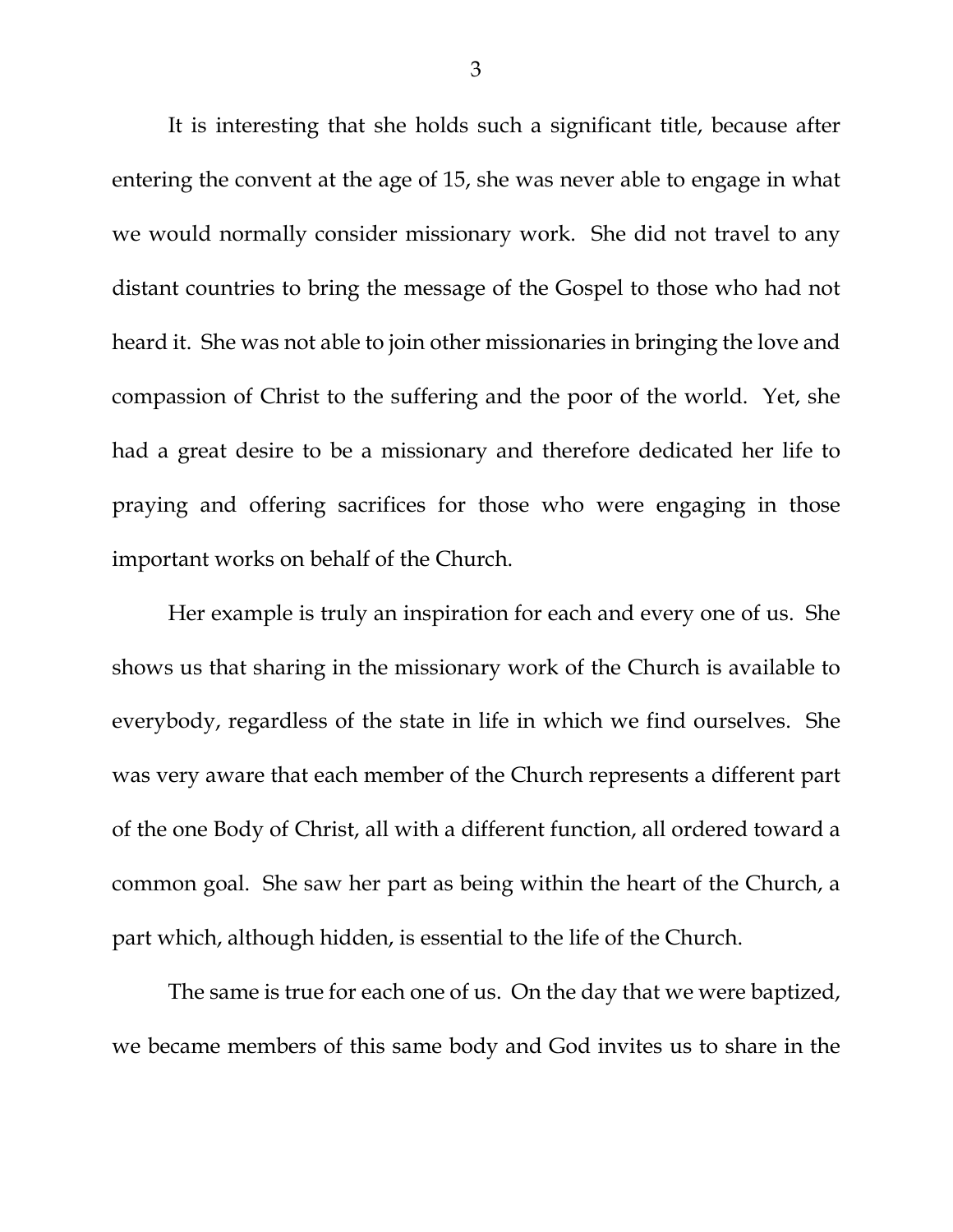work of the rest of the body. Saint Teresa of Avila, whose feast day we celebrate today, once said

> Christ has no body now on earth but yours; no hands but yours; no feet but yours. Yours are the eyes through which the compassion of Christ must look out on the world. Yours are the feet with which He is to go about doing good. Yours are the hands with which He is to bless His people.

My dear brothers and sisters in Christ, let us use words as a framework in which to live our lives and recognize our obligation to build up the kingdom of God in the midst of the world today.

Perhaps some of you are called to work as missionaries, bringing the faith to the four corners of the world. Some of you young men are likely being called to be priests who have a very special role to play in the mission of the Church by bringing the sacraments to the people of God. Some of you young women may be called to be like St. Therese and embrace the religious life. Others will be married and have children, called to perform the important missionary work of spreading the faith to the next generation.

It is important to recognize that none of us can see ourselves as unimportant to the work of the missions. The missionary work of the Church happens on every level, at every age, and in every location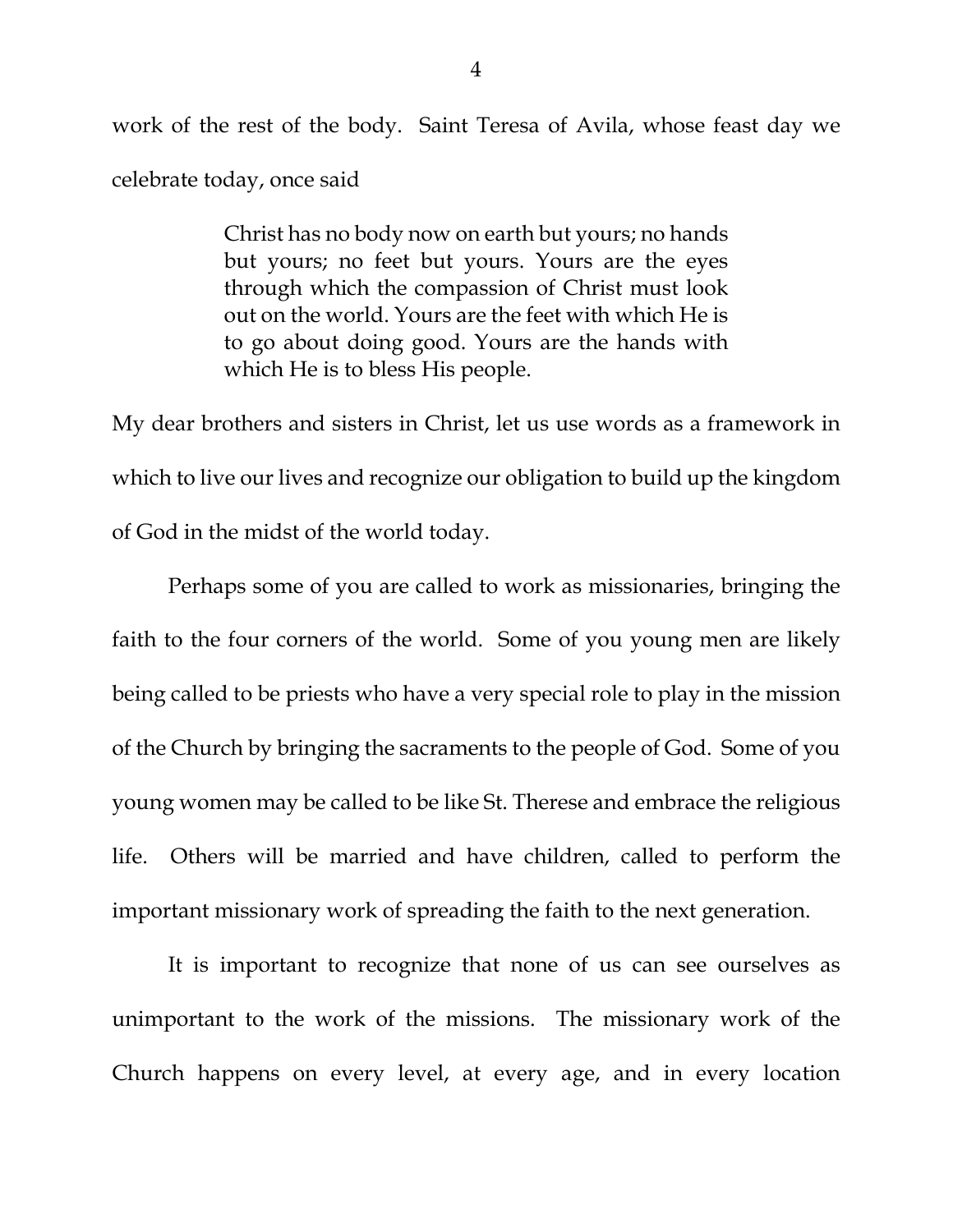throughout the world, whether it be our homes and schools here in Illinois, or in the streets and villages of the poorest places on earth. Regardless of where the Lord calls us to be of service to His Church, we must always see ourselves as being on mission. To try to understand the Church without the element of mission is to misunderstand the true meaning of the Church as founded by Jesus Christ.

As children, your participation in the missionary work of the Church does not have to wait until you get older. You are a missionary now! As you move toward discovering what your vocation will be in life, you can imitate the example of St. Therese. We are encouraged to keep the work of missionaries always in our prayers. They are on the front lines of spreading the faith and are exposed to many challenges. They benefit greatly from our support. We should also be close to our brothers and sisters throughout the world who are struggling to survive, either due to lack of food, water and shelter, or due to dangerous circumstances in which they live. In a particular way, we pray for those whose lives are threatened daily because of their faith in Jesus Christ.

In just a moment, I will invite all of you to commit yourselves to being active members in the work of the missions through the Holy Childhood

5